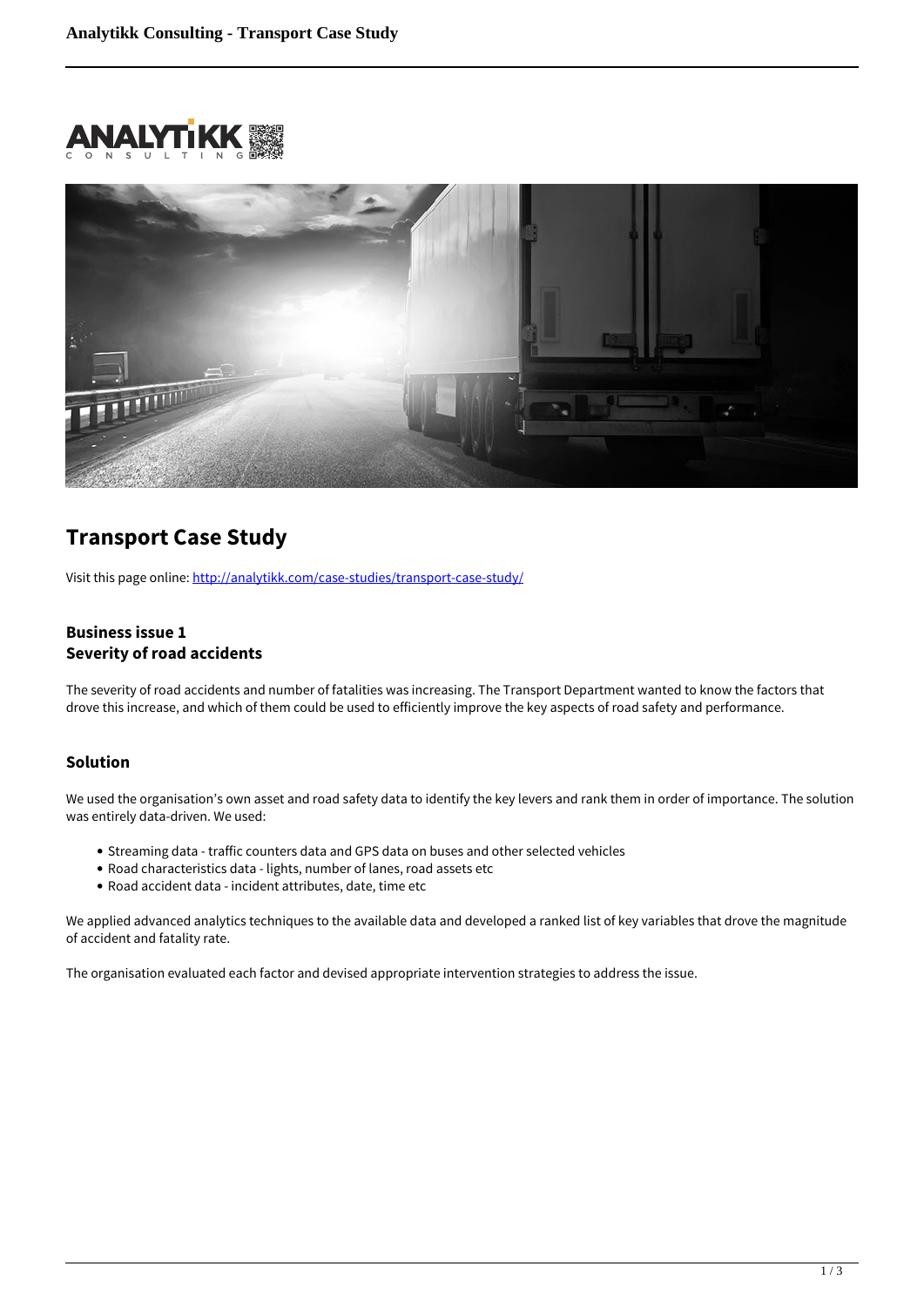

### Key factors influencing probability of fatal road accident, ranked by importance

#### **Findings**

Not surprisingly, alcohol and speed were shown to be the top two factors. Other factors were less obvious and provided the organisation with valuable insight into its key challenges. Various intervention strategies were evaluated, including:

Deterrents

- increase fines
- closer police monitoring, especially on the higher-risk days of the week for drink-driving
- police to target overloaded vehicles
- speed cameras in accident-prone areas

Pre-emptive

• improve lighting in the areas with high accident rates

#### **Benefits**

The approach provided data-driven insight into a complex problem. The analysis not only confirmed aspects of the problem already known to the organisation, but highlighted other key drivers for which intervention strategies did not already exist.

It provided the organisation with a shared understanding of the relative importance of the key issues driving the severity of road accidents and the incidence of fatalities. Resources could be devoted to the key issues and targeted intervention strategies devised that aimed to reduce the incidence in fatal accidents.

### **Business issue 2 Optimising infrastructure investment**

As part of its pre-emptive road safety strategy, the organisation sought to invest in street lighting and needed guidance on the required infrastructure spend. Advanced analysis of historical infrastructure spend also informed the magnitude of spend on street lighting required to have a demonstrable effect on road safety outcomes. Too little spend would show no improvement, but too much would fail to proportionally improve road safety outcomes.